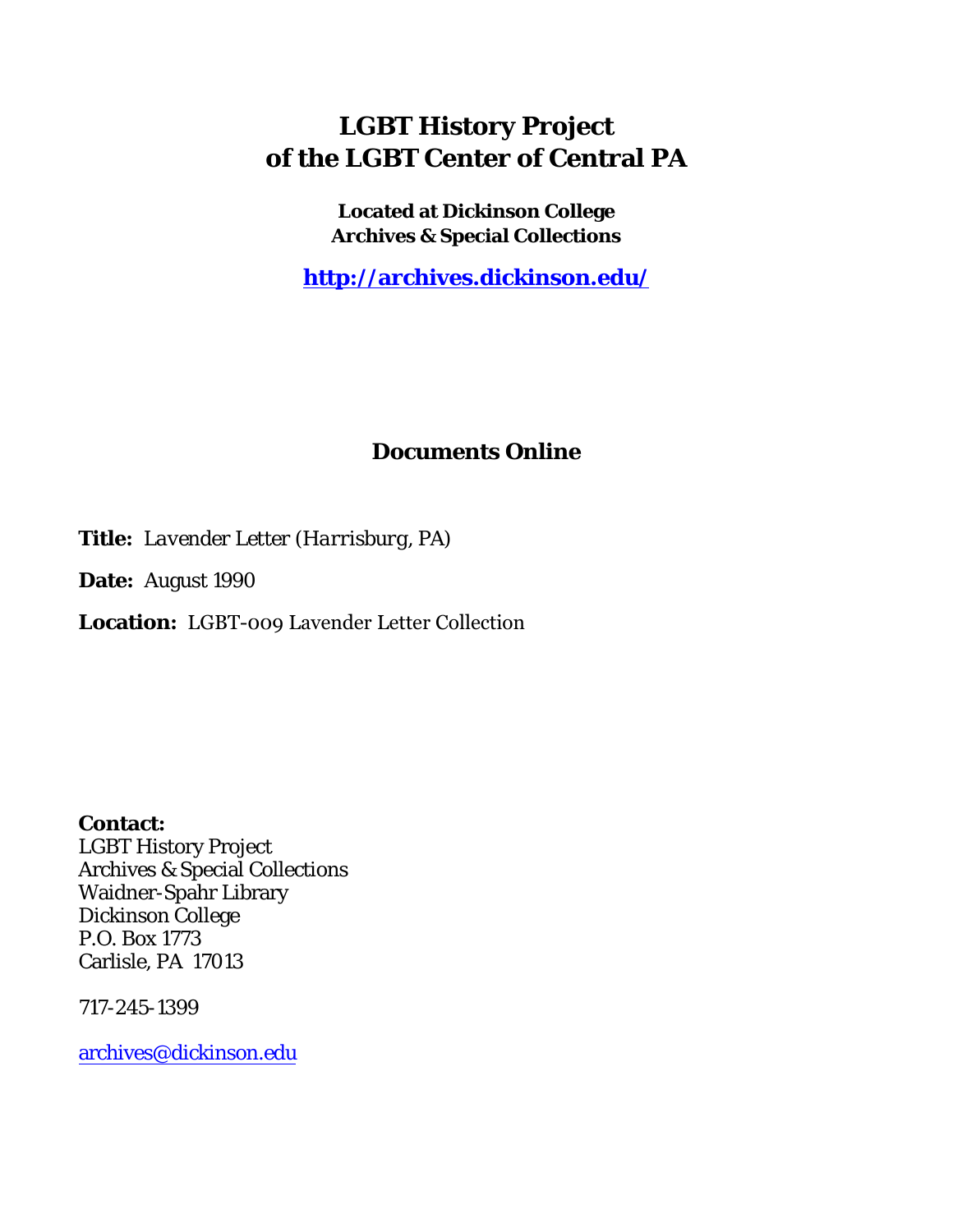*Guven/er Getter*

### VOLUME 8. No. 8

- Since 1982 - A Calendar of Events for and by Lesbian Women in Central Pennsylvania

August, 1990



In memory of Carl Caskey, who died on June 30, 1990. He will be missed by so many of us -



**In Review:** UNITY '90 was truly a wonderful day of music, good food and hundreds of interesting people. If you weren't there, you missed the event of the year!

**FRIDAY, AUGUST 3 - 4,** 10 P.M. - 2:30 A.M. Bobbi Carmitchell and Deenie Hammacher in concert at Henry's in Wildwood, NJ. Call 872-4512 for other information.

#### **FRIDAY, AUGUST 3 - 4**

10 P.M. - 2:30 A.M. Bobbi Carmitchell and Deenie Hammacher in concert at Henry's in Wildwood, NJ. Call 872-4512 for other information.

#### **SATURDAY, AUGUST 4,**

10 P.M. Janice Delozier in concert at Nostalgia, Reading. \$2.00 cover.

#### **SATURDAY, AND SUNDAY, AUGUST 4 - 5**

Lammas and Full Moon celebration at Heathcote Center, Freeland, MD. For information call (301) 247-8520. \$30 or \$35 at gate.

#### **SUNDAY, AUGUST 5**

1:30 P.M. Tubing sponsored by Lancaster Lambda. For location, directions, etc., call 396-0712 or 273-4396 if you need a tube. Bring a towel and pack a lunch.

#### **SECOND WEEK IN AUGUST**

Gay Games II and Cultural Festival, Vancouver, BC, Canada. Call (301) 675-2308 or (619) 226-1101.

#### **THURSDAY, AUGUST 9**

11:30 A.M. -1:30 P.M. Heartbeat in concert at Cherry Lane Lunch Box Revue in downtown York. 9:00 P.M. -12:00 A.M. Bobbi Carmitchell in concert at

Barrells in Park City Mall, Lancaster. 7:30 P.M. Lambda Alive meeting (Reading Area). Call 777-6353 for information and directions. New people welcome!

#### **FRIDAY, AUGUST 10**

9:00 P.M. - 1:00 A.M. Heartbeat in concert at Bob's Crab House, Dallastown.

#### **SATURDAY, AUGUST 11**

9:00 P.M. -1:00 A.M. Heartbeat in concert at Bob's Crab House, Dallastown.

10:00 -1:30 A.M. Bobbi Carmitchell in concert at <sup>M</sup> & J's on N. 6th St., Harrisburg.



#### **AUGUST 15 -19**

*The Mother of all Festivals* in it's 15th year! Manistee National Forest. 7,00 women - beautiful woodlands. Thirty six performers: Holly Near, Sweet Honey in the Rock, Alix Dobkin, Pharanc. Hundreds of workshops, crafts, media tent and much, much more. Write: W.W.T.M.C., Box 22, Walhalla, Ml 49458.

#### **THURSDAY, AUGUST 16**

8:30 P.M. -12:00 A.M. Bobbi Carmitchell in concert at Bube's Brewery, Mt. Joy.

#### **FRIDAY, AUGUST 17**

12:00 P.M. -1:00 A.M. C2<sup>H</sup> (Bobbi Carmitchell, Deenie Hammacher, Robin Chambers) in concert at Pottsville Square, Pottsville.

#### **AUGUST 17-19**

Women's Herbal Conference. Herbal medicine, basketry, animal care, flower essences, weed walks, hands-on herbal preparations. Workshops & meals, \$195. Write: Blazing Star Herbal School, P.O. Box 6, Shelburne Falls, MA 01370. (413) 625-6875.

#### **SATURDAY, AUGUST 18**

7:00 P.M. York Women's Support Group meeting. Varied topics, open discussions. Swimming and picnic before, if interested. Call Jan, 846-2397 or Vickie 764- 3242.

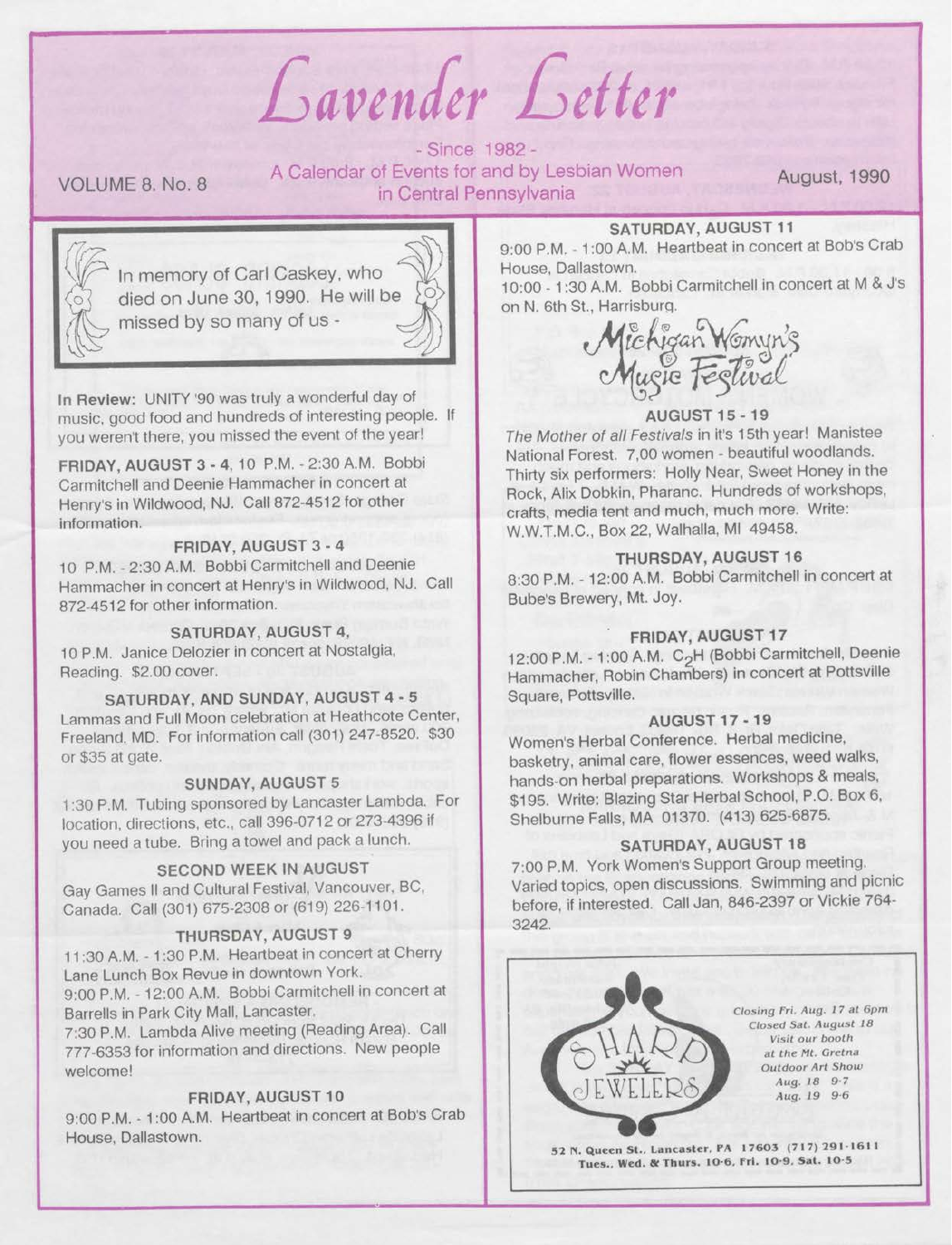#### **SUNDAY, AUGUST 19**

12:00 P.M. Dignity sponsoring picnic at Pine Grove Furnace State Park (off 1-81, exit 11, rt. 233 south). Look for signs. Potluck - bring non-alcoholic beverage and dish to share. Dignity will provide hot dogs and tableware. Volleyball, hiking and swimming. For information call 652-7683.

#### **WEDNESDAY, AUGUST 22**

12:00 P.M. - 1:00 A.M. C<sub>2</sub>H in concert at Hershey Plaza, Hershey.

#### **THURSDAY, AUGUST 23**

8:30 -11:30 P.M. Bobbi Carmitchell in concert at Courtyard Cafe, Market St., Lancaster.



**AUGUST 23 - 26** FESTIVAL '90 <sup>&</sup>lt; WOMEN'S MOTORCYC

*Women's Motorcycle Festival.* A full weekend of novice to expert women on bikes. Formations, trips, demonstrations, networking, workshops and much more, including good food. Write: W.M.F., 7 Lent Ave., LeRoy, NY 14482. For cabin reservations call Jenny at 1-432-2157.

#### **FRIDAY, AUGUST 24**

9:30 P.M. -1:30 A.M. Heartbeat in concert at Lancaster Disp. Co.

#### **AUGUST 24 - 26**

A multicultural women's gathering: Coming Together, Celebrating Our Diversity. Workshops: Latin American Women Writers; Black Women in History; European Feminism; Racism. Rustic retreat, dancing, socializing. Write: Twin Oaks, Rt. 4, Box 169LC, Louisa, VA 23093. (703) 894-5126.

#### **SATURDAY, AUGUST 25**

10:00 P.M. -1:30 A.M. Bobbi Carmitchell in concert at M & J's on N. 6th St., Harrisburg.

Picnic sponsored by GLORA (Gays and Lesbians of Reading and Allentown). For location and time call Diane at (215) 376-3342.

3:00 P.M. Miniature golf sponsored by Lambda Alive (Reading Area) at Gasser's Golf. Call 589-4854 for information.



#### **SUNDAY, AUGUST 26**

12:30 P.M. *York Support Picnic,* Guilford Pinchot State Park, Pavillion #1, Conewago Day Use Area - York Side. Bring food and beverage to share (and serving utensils). Place setting provided. Volleyball, softball, swimming. For information call Claire at 846-9636.

12:00 P.M. - 6:00 P.M. Lancaster N.O.W. picnic and auction at County Park. Bobbi Carmitchell will play at 2:00 p.m.



#### **MONDAY, AUGUST 27**

*State College Area Lesbians Without Partners.* Singles (open) support group. For location/information, call (814) 237-1950 or T.L.C 355-2618.

## **THURSDAY, AUGUST 30 - SEPTEMBER 2**

Third Annual Lesbian Separatist Conference, southwestern Wisconsin. Sliding scale, \$85 - \$150. Write Burning Bush, P.O. Box 3065, Cathedral Station, NYC, NY 10025, or call (212) 866-6422.

#### **AUGUST 30 - SEPTEMBER 3**

*Rhythmfest* - a production of women's music, art and politics atop Lookout Mt., where TN, AL and GE meet. 700 acres. Holly Near, Adrienne Torf, Casselberry-DuPree, Toshi Reagon, Alix Dobkin, Reel World String Band and many more. Comedy, theater, dance, crafts, sports, workshops, swimming, films and politics. RV, cabin, camping. For information: (919) 682-6374 or FAX (919) 682-5601.



**A.C.O.A.** - Adult Children of Alcoholics - meets at Lakeside Lutheran Church, Division and Green Streets, Harrisburg. Thursdays, 8:00 p.m. in Fellowship Hall.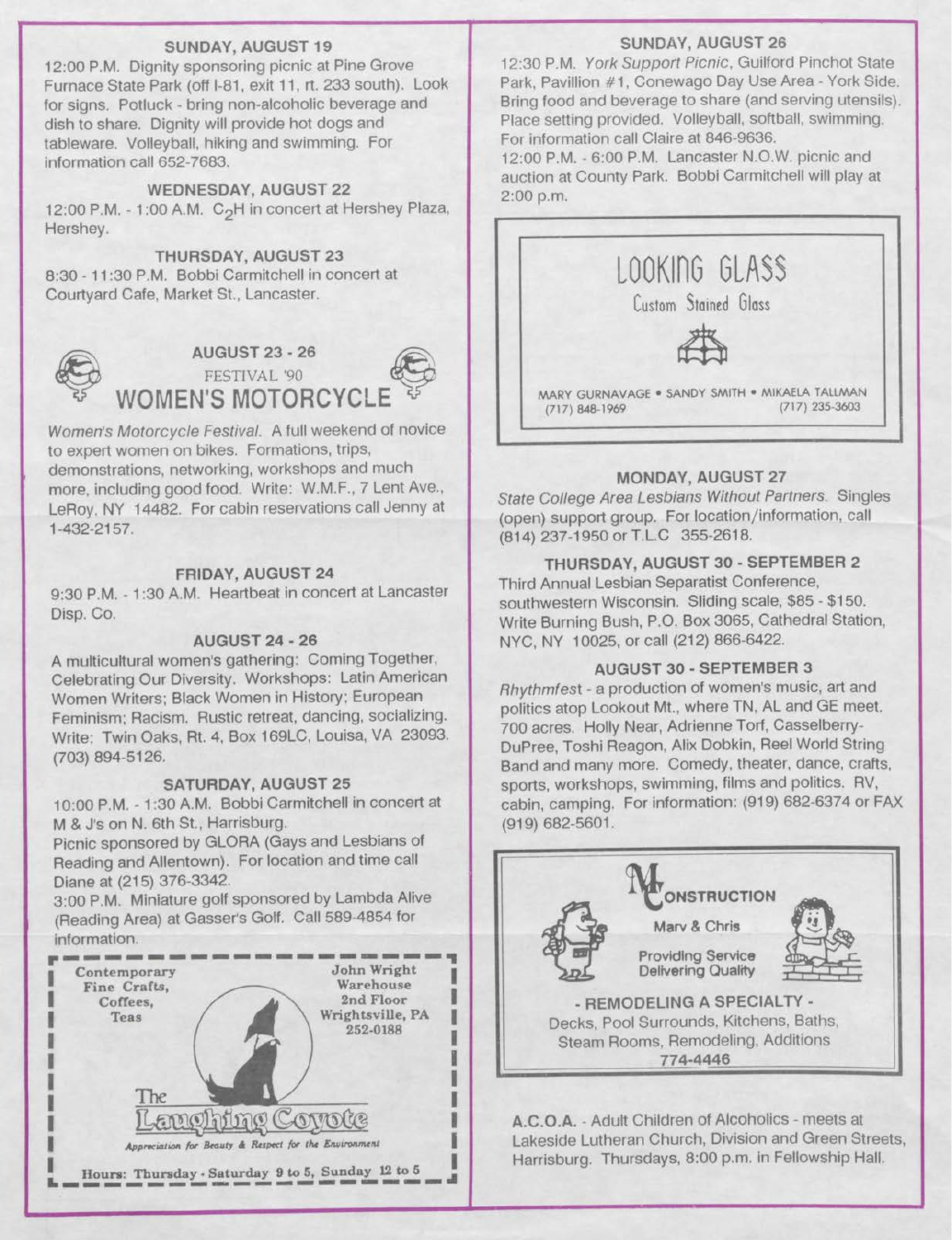

#### **SATURDAY, SEPTEMBER 8**

11 :OO A.M. -11 :OO P.M. *2nd Annual Ohio Lesbian Festival* featuring Teresa Trull, Monica Grant and more. Workshops, crafts. Frontier Ranch, Kickersville, OH, east of Columbus. Write: L.B.A., P.O. Box 02086, Columbus, OH 43202.

#### **FRIDAY, SEPTEMBER 14-16**

*Sisterspace Pocono Weekend.* Camping, cabins, hot showers. A festival for those who never considered one. C<sub>2</sub>H will knock your socks off! Workshops, swimming, sports, dances. A lovely way to begin the fall. SASE to 351 S. 47th St., B-101, Philadelphia, PA 19143



305 S. BROAD ST., HELLAM, PA 17406 757-6778

Restaurant Hours: Lunch Tu - Sat. 11 - 2:30 Dinner Tu - Sat 5 - 9

Bar Th - Sun. DJ <sup>11</sup> -2:30 a.m.

**Lesbian Mothers -** Plans for a regional conference on lesbian mothers are beginning. If interested call Joyce (607) 272-6026.

**GLORA** (Gays and Lesbians of Reading and Allentown) plans tubing down the Delaware River. Canoes and rafts available. For time and date call Jeff (215) 374-9938.

'Professional, non-smoking female wanted to share house in quiet suburb of Lancaster. \$290. Call 299- 1140.

*Room for rent with full use of house.* Willow Street area. \$60 a week. Spacious home in peaceful country setting with 2 LRs, 2 baths, rec. room with pool table, air hockey, ping pong, covered deck, built-in pool. All on beautiful landscaped property. 5 min. from stores, 18 min from downtown Lancaster. Female only. 786-9294.

*Laurie L. Williams, Esq.*

P.O. Box 147 Hummelstown, PA 17036 (717) 566-8969

AA *(Alcoholics Anonymous)* for gay people in Harrisburg area - Friends Meeting House, 6th and Herr Sts. Mondays 8 - 9 p.m.; Fridays 8:30 - 9:30 p.m.





*HARRISBURG AREA PROFESSIONAL AND BUSINESS WOMEN'S GROUP*

Forty women had a GREAT time at our pontoon float on the Susquehanna River last month. Many thanks to Elaine, Lorraine, Marsha, Bev, Sue, Sheila, Margo and Joyce for their hospitality! The purpose of this group is to meet and network with other business and professional women from the Harrisburg, Lancaster and York area. We invite you to join us. There are no dues, but each event has a \$5.00 charge to cover expenses. If you have any questions, please feel free to call the number listed below. Better yet, come to our August event for a first-hand experience.

On **SUNDAY, AUGUST 26th,** we are having a picnic at the Lower Allen Community Park. This is a large, beautiful park along the Yellow Breeches Creek. Bring your own food to cook and we will provide the soda, chips and charcoal. For adventurous women, there will be a tube float, so come prepared. Call 763- 0186 for information.